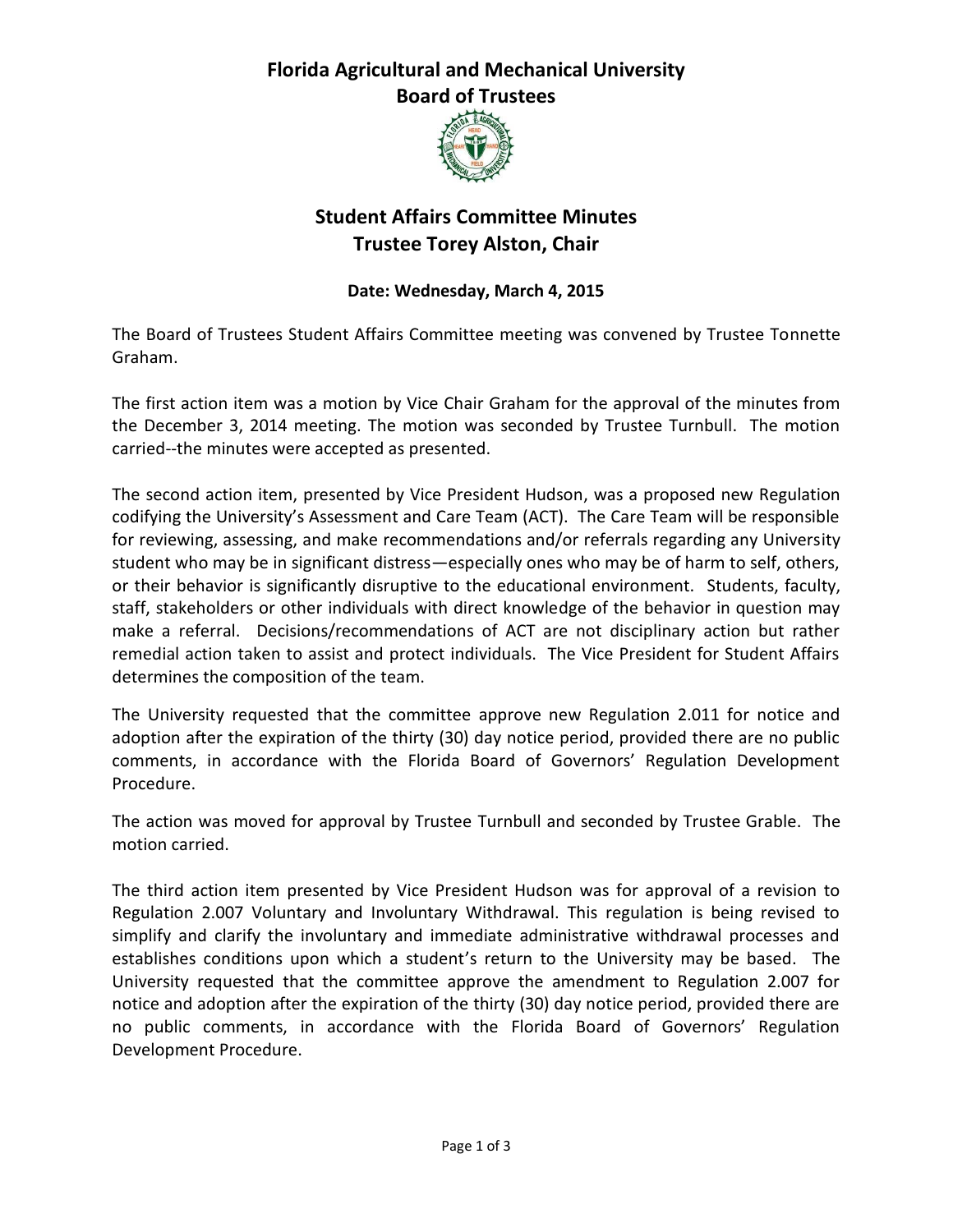## **Florida Agricultural and Mechanical University Board of Trustees**



The action was moved for approval by Trustee Grable and second by Trustee Turnbull. The motion carried.

Student Affairs informational items and updates were presented.

Vice President William Hudson, Jr., provided the Division of Student Affairs updates which included:

**Enrollment Management**:As of February 27, 2015, we have received 3,137 applications compared to 2,509 and admitted 1,383 students compared to 1,105 last year. The average GPA is 3.52 and test scores 1470 SAT/ 21.5 ACT. The TCC2FAMU program has been finalized and the MOU signed by both institutions. FAMU day at TCC occurred February 18, 2015.

There was discussion, comments and questions regarding enrollment management as it relates to social media, community college outreach, articulation agreements, recruitment, FTIC, and ACT/SAT scores.

**Financial Aid:** To date, 10, 218 students have been awarded federal, institutional, private, and state funding. Financial aid spring disbursements have been processed for 8,712 students in the amount of \$58,320,173.59. A breakdown of grants and loans will be provided at the next BOT meeting.

#### **LGBTQA (Lesbian Gay Bisexual, Questioning, Allies) Committee:**

#### **Safe Zone Training**

Safe Zone trainings have been held on campus. One hundred and twenty (120) individuals completed the first session – Safe Zone Part 1. The Department of Social Work and Resident Advisors in Housing have completed Part 2 of the Safe Zone training resulting in 28 participants receiving Safe Zone stickers. We want to continue to encourage faculty, staff and students to attend the Safe Zone trainings.

Dr. Hudson presented information on Anti-hazing and the Ombudsperson functions at the University. President Mangum also expanded on the role and need for the Ombudsperson.

#### **Department of Campus Safety:**

The Department of Campus Safety and Security was presented official accreditation status by the Florida Law Enforcement Accreditation Commission on February 25, 2015, in Daytona Beach, FL. The Department will be scheduled for a re-accreditation review in October 2017.

Via Skype, Vice President Hudson introduced Mr. Thomas Alexander who is the new Associate Vice President for Student Life. Mr. Alexander will oversee the areas of Student Government, University Housing, Campus Recreation, Student Union and the Office of Student Activities.